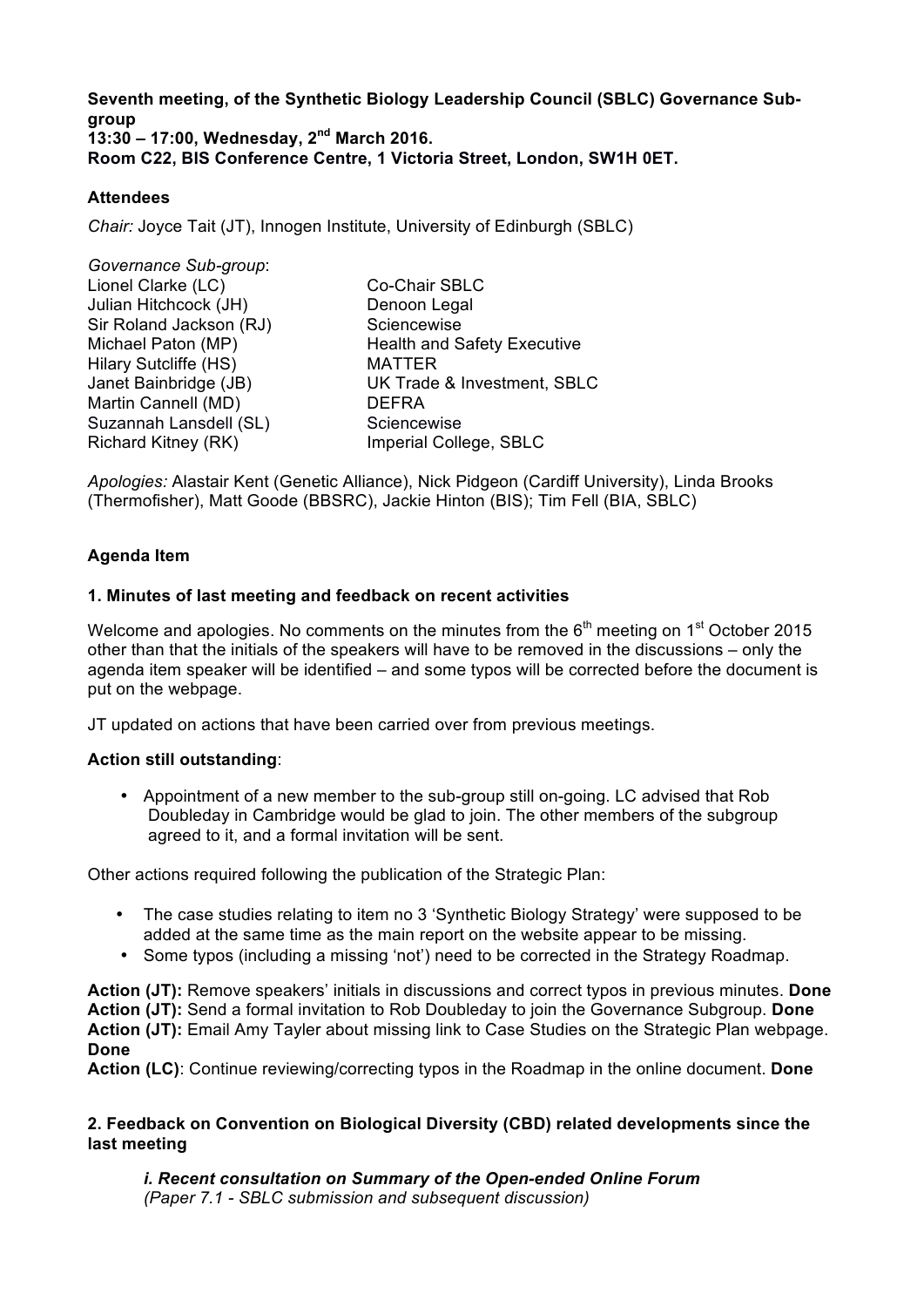JT introduced this item. An email had been sent to the subgroup members prior to the meeting, with the SBLC consultation response to the 'Convention on Biological Diversity (CBD) Notification 2015-139 – Peer review of the outcomes of the process in response to decision XII/24 on synthetic biology' submitted in Jan-16, as well as a document showing the exchange of correspondence following the submission of the response. This correspondence included in particular two comments showing some useful support for the view we had expressed.

The comments on this topic included the following:

- Some of the CBD parties are heavily influenced by NGOs with lack of balance in the representation of views in the summary of the online forum that may have implications for future decision-making.
- The CBD's perceived need for a definition which did not cover non-living products was perceived as positive, in line with the UK stance. Some clarification may be required for the SBLC response, which supports not extending the regulations to cover non-living products and also supports the case for a product-based approach to regulation. The CBD considers a product to be a non-living entity (a chemical or a protein) as opposed to a living organism whereas the UK includes living entities like a gene therapy virus as a 'product'. The subgroup considered that a 'phenotype'-based approach, based on the properties of the organism, should be used for organisms, rather than the process which produced it. Components or products as defined by the CBD are already covered by numerous regulations and would be beyond the remit of CBD, however the CBD can be justifiably involved if the products have a negative impact on indigenous populations.
- The issue of the legality of any definition was raised, especially as it came up recently at an EU expert group meeting discussing the consequences of any definition being adopted or not by the CBD.
- The aim of the AHTECH meeting was to air different views, and therefore no consensus was necessary. However for the next step which is the Technical Committee of the CBD, only countries representatives will be able to make recommendations, so other parties will no longer be involved.
- The 31 responses (which can be accessed on line) from various countries including the USA were on the whole very supportive about the report. Almost all countries mentioned the definition, judged either good because all encompassing or bad because too broad so it cannot differentiate synthetic biology from what's normal biotech. Some countries advised caution on the basis that if a definition is adopted, it will be used for regulatory purposes, and the CBD report seemed to imply so, whereas others viewed it as an operational definition, therefore open for discussion.
- Regarding the adoption of a definition, there was likely to be push back on any recommendation that the CBD should adopt the current proposed definition, due to concerns that the CBD might use it to impose restrictions. It would then mean adding a large number of exceptions and sub-rules, unless the CBD breaks down the definition into the several points which might cause concern, with individual rules. An alternative solution proposed would be not to have a definition at all, as for the term 'Invention' on legal terms. On the other hand, a definition is needed to capture a technology for regulatory purposes. Nano technologies were mentioned as another example of a similar problem.
- The question of the involvement of the CBD in synthetic biology was raised, as the vast majority of synthetic biology activities that take place under contained conditions present no risk to biodiversity. Some NGOs' proposals to treat contained use as equivalent to deliberate release may be justified if the number of synthetic biology applications intended for environmental release increases, but there is no such threat at the moment.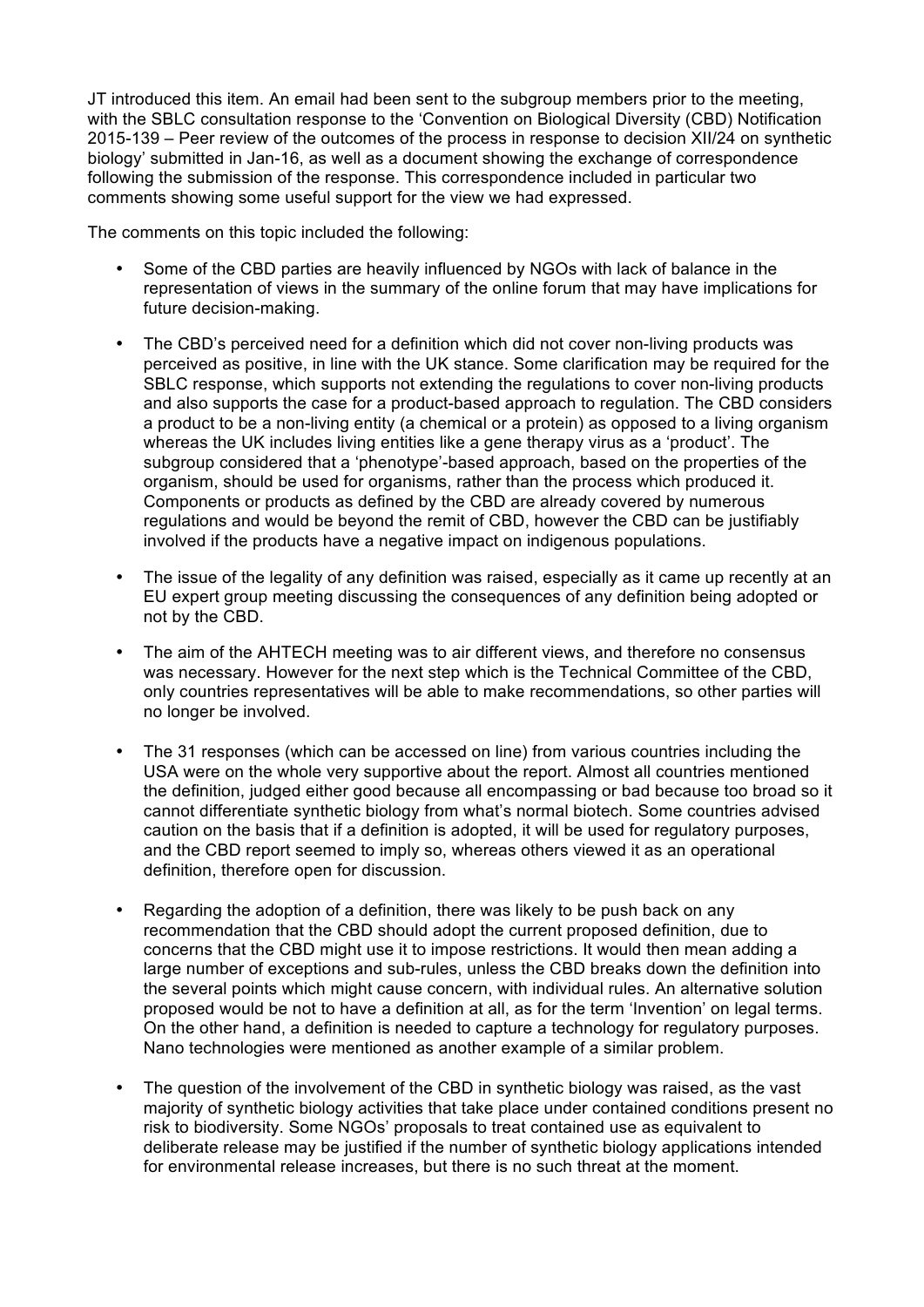- Caution is required to avoid the risk of polarizing discussions by casting NGOs as the enemy, especially with regard to their influence over parties, or regulations as always being problematic as the expression 'regulation creep' seems to imply. Also with general statements about the good of a particular technology, like the reduction of use of pesticides with GM crops cited in the SBLC response, when they are in fact very context-dependent and there may be issues, as with glyphosate attached to Monsanto GM crops.
- It may not so much be about balancing benefits against disadvantages or even risks of a technology, but rather about having the option to do something against not having that option when you might need it.

## *ii. Next steps*

MP and MC spoke to this item. MC has been selected to represent the UK position. A document outlining this position has been circulated to relevant parties, including the SBLC. A paper based on the peer reviews and comments will probably be published shortly before the SBSTTA meeting in Montreal on the  $29<sup>th</sup>$  of April. MC plans to get comments from as many people as possible to feed into that, with the caveat that there won't be much time to circulate it to get feedback for the  $29<sup>th</sup>$ .

The comments made included the following:

- It is important for the UK to be seen to have a robust but positive stance on the regulatory side if they want to be seen as a lead in science, technology and engineering, while encouraging investments for new technologies which could be killed by cumbersome regulations.
- New technologies should be assessed on a case by case basis. The questions about any new technology should be what is likely to go wrong and what would the impact be? And then design and test the appropriate safety systems to address this in a contained environment until satisfied that it is safe. The regulations should be able to address the situations as they arise and make sure that there is a process whereby the new technology will be properly assessed. It is important not to over-focus on contained uses of the technology, given the many future potentially useful applications arising from release of organisms that can be categorised as safe.
- In the EU there is a category for organisms similar to the Generally Recognised as Safe (GRAS) organisms used in the US, with a much lighter touch regulatory system, but no organisms have been listed in that category as yet. This route is being tried for a biosensors and could provide an opening for other new biotechnologies.
- To make a decision about the value of a new technology the decision makers need some rigorous and balanced evidence about the benefits it actually brings as opposed to the potential ones, and the practical decision should be made at a Government level, so above the regulatory systems. The Government has taken steps in the Health sector to request the regulatory bodies to consider and improve if possible their impact on innovation. The same pressure was confirmed as applying in fact across the board in the UK – and maybe the EU -, not just in health. However the effect of this measure is still to be felt.
- The evidence of *not* doing something to measure its impact is hardly ever requested, only the impact of doing it, although both have value. NICE takes this into account for the health sector but this is not yet considered for GMOs.
- There is a strong possibility that this issue will not be resolved in the current round of discussions at CBD due to the divergence of opinions, and it could end up in limbo for a number of years.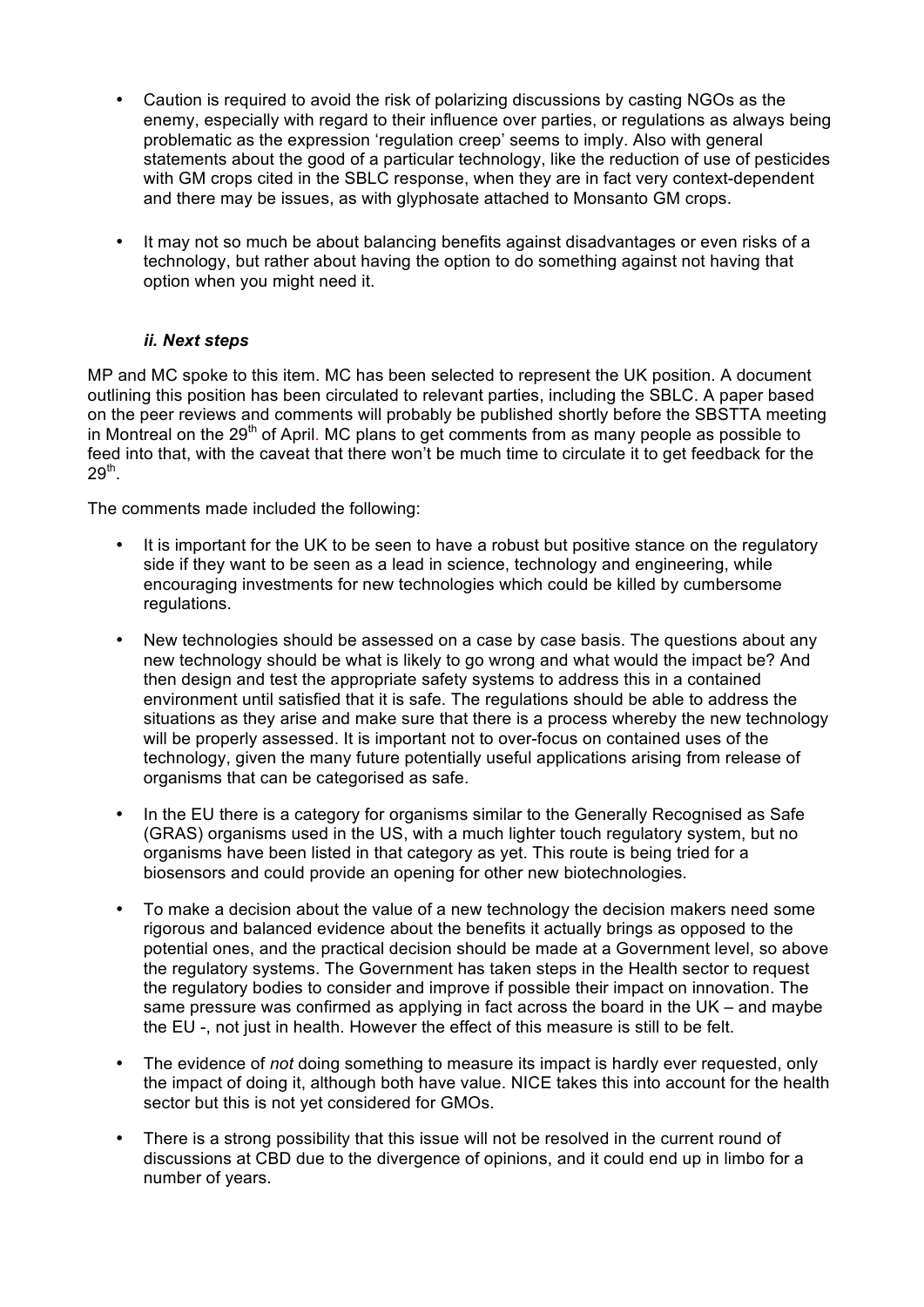**Action (MC):** Email (with CBD-related email subject in caps to flag) the report to SBLC Governance sub-group as soon as possible to allow feedback before the meeting of the 29<sup>th</sup> of April. **Done**

Action (all): Send back comments to MC directly, before the meeting of 29<sup>th</sup> April. No comments **submitted.**

### **3. Synthetic Biology Strategy Paper, its launch and next steps**

(Strategy paper 'Biodesign for the Bio-economy')

LC thanked everyone who had contributed to this paper, and mentioned that the process itself of getting and putting together everybody's views was extremely valuable in itself.

The objective was to be succinct, not over-prescriptive in an evolving landscape and capture the sense of 'what next?'. The paper included 'Proposed actions' as a challenge to do something, requiring a response.

The launch on the  $24<sup>th</sup>$  of Feb-16 appears to have been very successful, generating a lot of interest and over 8 000 downloads. The Government, and George Freeman MP in particular, are very interested. But things will only happen in synbio if it offers cheaper and better ways to do what is already being done, so it is increasingly being positioned in terms of the bioeconomy.

Going forward, the UK is still not very good at nurturing start-ups to commercialise them. Some of the questions are: what proportion of a start-up does a university wish to take, or what standards should be put in and when and how, etc. ? If the sector is to grow, are the necessary skills all available in the country or do they need to be brought in? By getting everyone involved, working together and sharing best practice, the UK would not have to spend as much money as the US or the Chinese will in the near future.

The UK's coherent approach to synbio has received good feedback from other countries and it is hoped that working in partnership with those countries will allow the UK's way of working to 'rub off'. The Chinese in particular approached LC before Christmas 2015 to help them design their own roadmap. As the UK has been seen to take the lead on this, it is important that they carry it through.

The critical step now is: how to address the public opinion, public engagement?

One important item for the SBLC meeting on  $10<sup>th</sup>$  March will be to consider what to do in practice and who will take responsibility now that the actions have been mapped out. The minister is keen on metrics, so the SBLC has to show that they are making progress in the right direction.

Discussion items raised under this topic:

- The lack of government funding for the sub-group to carry out its work. Also the potential threat of KTN deciding to remove their key support person who has provided invaluable assistance to the group. A marketing budget will be needed to hold the synbio project together, maybe in collaboration with other leadership councils. Work has already begun on a cost assessment.
- Additional resources will be required to develop and support a business environment. The lack of funding for the Leadership Council will be raised at the SBLC meeting with the ministers the following week  $(10<sup>th</sup> March)$ , in view of its importance for the UK economy.
- Another question is: what kind of link can fill the gap between company-led and basic research-led activities? The technology is there, but people need to be educated about synthetic biology, and the technology itself needs to be 'sold' to the industry.

**Action (LC):** Raise funding issue for business environment support at SBLC meeting of 10 Mar-16 with the ministers. **Done**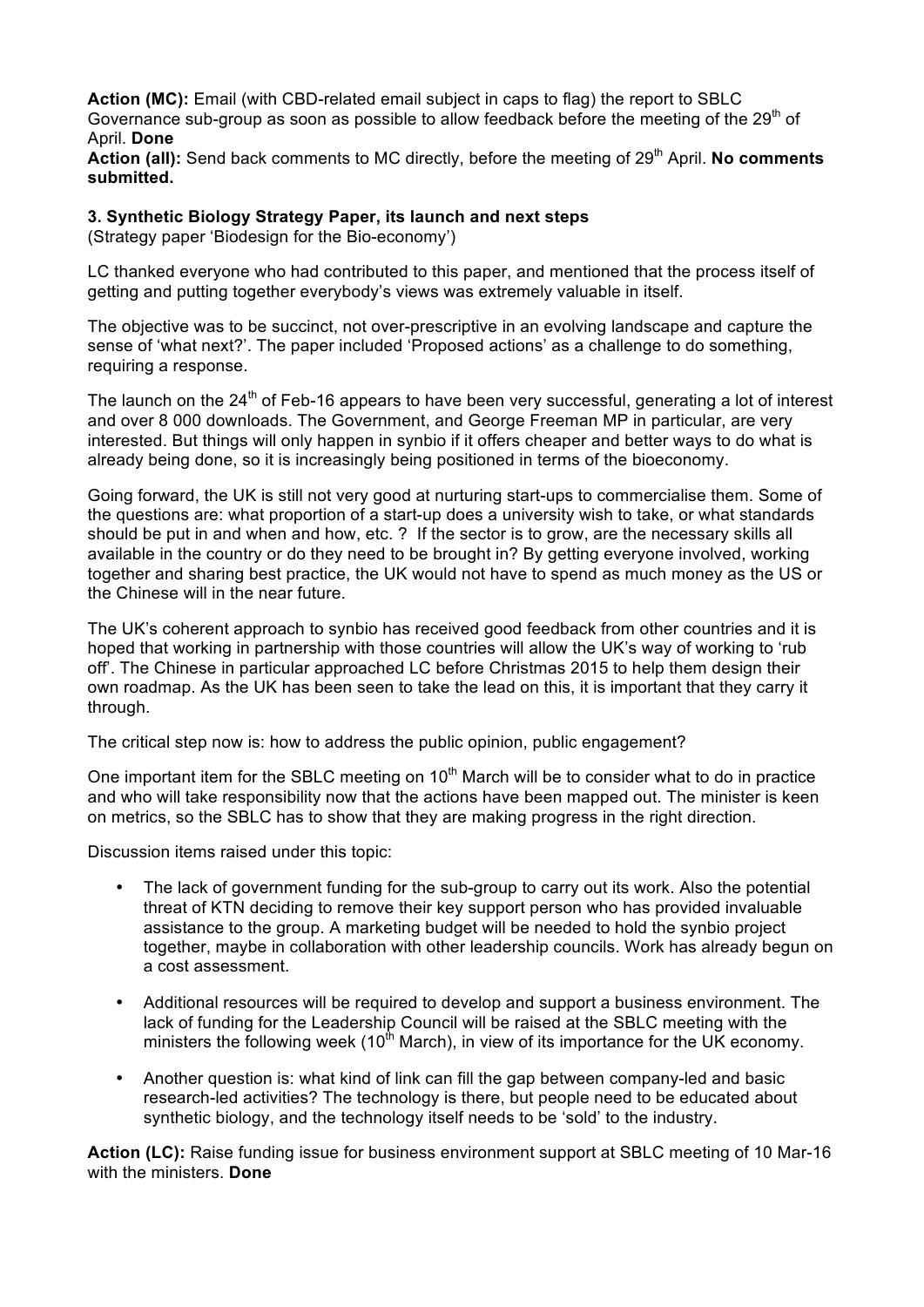## **4. Group discussion on public /stakeholder engagement on synthetic biology**

(Paper 7.2 – Engagement Note from GSG Meeting 6)

LC proposed to focus on Action Point 4.4 in the SBLC Paper '*Bio-design for the Bio-economy: "The SBLC and its GSG to build on recent and current initiatives on engagement and dialogue, involving representative stakeholders, to ensure that RRI is incorporated as a core value in decision making on synthetic biology, and to continue to develop appropriate standards for RRI*.'

RJ, HS and SL led the discussions.

The following comments were made:

- The frequent use of responsiveness-related words in the document was seen as a positive thing, however this document, like others on the subject, always refers to Responsible Innovation (RI) in terms of public dialogue when it is much more than that. A recent presentation on Responsible Robotics showed that it should also include the benefits (social in particular), whether it was efficacious, and the need for evidence of benefits, with the loss of opportunities being also factored in, assessing and understanding impact (cultural / social / environmental /…), and involving all stakeholders (individual researchers, government) as to their respective responsibilities.
- The roadmap may not focus sufficiently on building confidence in the technology, and in particular the *trustworthiness* of the processes which would come from the evidence gathered in support of the technology.
- The document should address to a greater extent the requirements/recommendations for each stakeholder group in order to help them identify whether they already follow the correct procedure(s) or not. The questions they need to answer would include: what areas are they choosing to do research on, how they assess benefits and impact, how they are involving people and looking at governance, and how open they are about the way they are doing research in these areas.
- Several points were made about the benefits of an innovation:
	- $\circ$  They should not be restricted to social benefits only; they could be social, cultural, environmental, ethical and economic. So making money for instance would have a positive effect by freeing funding resources for other areas and creating jobs.
	- o It should be about the *net benefit or disbenefit* of an innovation, and where the benefit or disbenefit falls. For example a disruptive innovation could create jobs but also destroy some. This type of issue is not part of the remit of the regulatory system, it belongs to the political debate, but any innovator and Leadership Councils should be aware of this issue.
	- $\circ$  There are many cases where innovations have proved to be hugely beneficial in ways that were unexpected and it is important to avoid leading people to move away from research and innovation areas because of presumed excessive regulatory hurdles. Since decisions have to be made, the question is what is the basis for the choice and who makes the choice? The level of "appliedness" of the science should be taken into consideration, and innovation should be understood in the sense of application. RI should recognise that there are unknown potential benefits and that there is intrinsic value in the knowledge acquired, and should not be restricted to social benefits only. But funding has to be decided in advance of knowing anything about safety or application and the bottom line for RRI is about not doing something that you could anticipate is likely to go wrong.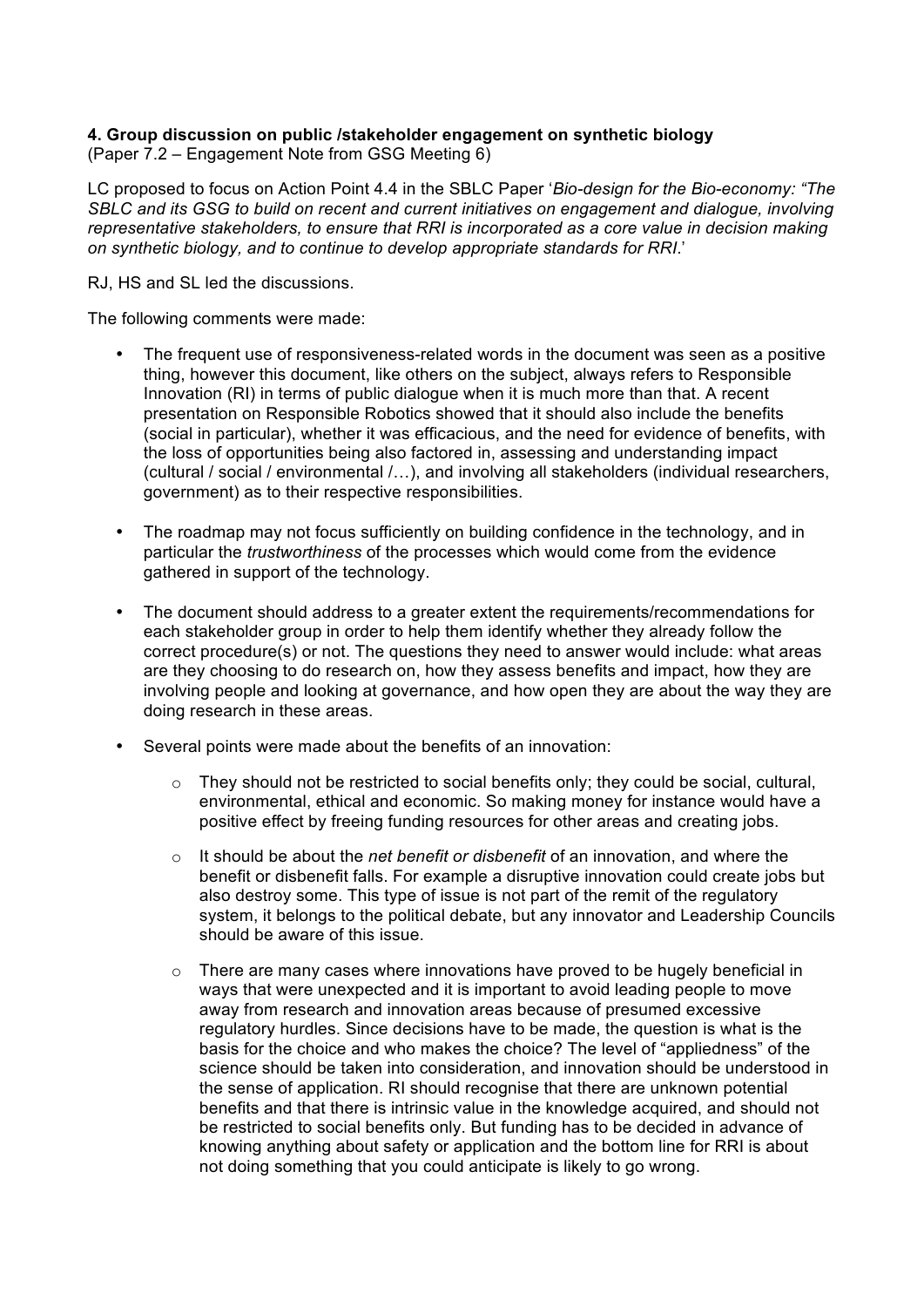- $\circ$  The underpinning of the document is that RI has to show clear public benefit and involve public dialogue and stakeholder consultation, so first you need to have a better understanding of the public's and stakeholders' concerns and aspirations for the technology as a frame/context in which the science is being done. Public dialogue can help find issues that the regulators had not thought about and could not have known, and identify public priorities.
- A question to put to the SBLC would be: what does RRI mean for the different actors involved? The talk on RRI so far has been a lot at research level rather than regulator/strategic decision-making/policy level.
- Synbio should not be considered as a whole because the end message is 'it depends'. You need to look at specific areas (e.g.biofuels which raise concerns about land use), look at a suite of examples in each area (materials, health, etc.), and ask what the issues and uncertainties might be for people. In addition, once you have a focus on a specific case, you can define who the stakeholders are. It would be useful to check what the projects involved were and what the findings of the consultation were in the public dialogue already been done at the time of the first synbio catalyst project,.
- Considering Point 4.2 in the Strategy Report ("*The SBLC and its GSG should continue working with BSI to identify opportunities for standards to contribute to more adaptive regulatory systems that meet the needs of rapidly evolving industry sectors while retaining high standards of safety and efficacy*"): The regulatory systems' existence was viewed as aiming to preserve the public interest, not to 'advance rapidly evolving industry sectors' and there should be a balance between protecting the needs of human health and the environment on one hand, and optimising development in that context on the other. However the item could be read as similar to attempts to shift EU law to harmonize the market by having a set of common rules, with the primary aim to make the European market work, so with an economic priority.
- The minimum would be to try and identify potential pitfalls ('banana skins') so the ground can be prepared if they cannot be avoided completely.
	- $\circ$  A market research exercise could be useful to help identify pitfalls, but would not replace a dialogue with the public and stakeholders The process which allowed the mitochondrial transfer project to go to Parliament was cited as a good approach, including safety analysis, stakeholder consultation with a range of stakeholders and a public-facilitated dialogue.
	- $\circ$  Another potential pitfall comes from potentially damaging statements circulated by the media and there is a need to build resilience in public understanding to prepare for these.
	- $\circ$  It could be useful to anticipate where there are potential pitfalls so that decisions could be made in context, with the ability to explain that an issue had been considered, and the decision maker is not in a defensive position.
- A template was suggested to develop a strategy for RRI governance, incorporating all the elements discussed and using the capacity offered by the Governance Subgroup with a range of different perspectives to draw issues together. This strategy could be about which aspects should have predominance in response to a particular challenge or opportunity. The group would then be in a state of instant readiness to act when a challenge arises. The following actions were proposed for information gathering for this strategy:
	- $\circ$  Find out from the SBLC's Science. Technology and Innovation communities what issues they see emerging that the subgroup should be paying attention to.
	- o Students could be asked to do some horizon scanning on the information already available, and make a list of potential issues. The Governance subgroup would then